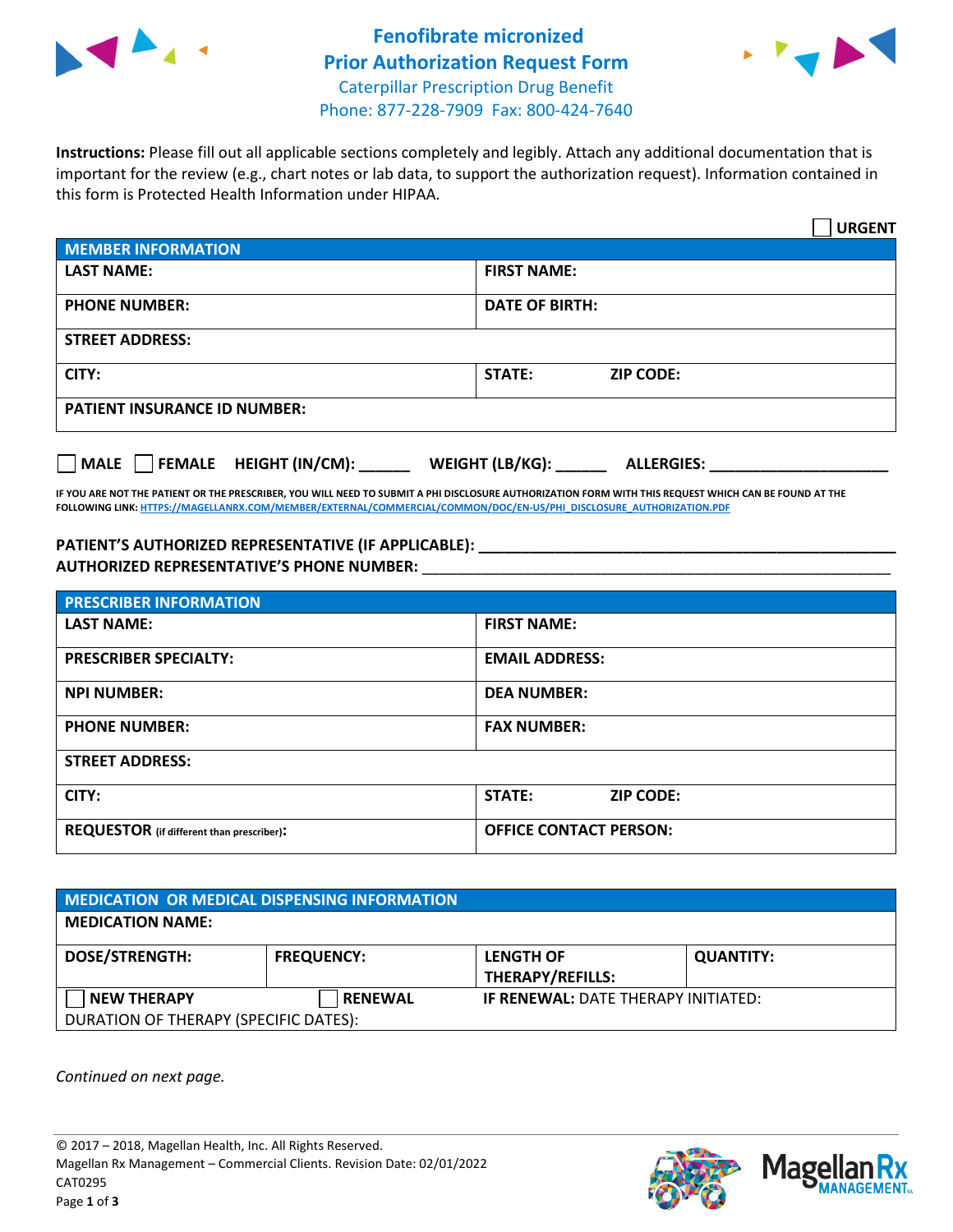



| MEMBER'S LAST NAME: NAME:                                                                                                                                                                                                                 | <b>MEMBER'S FIRST NAME:</b>                                                                                                                                                                                                                                                                                                                                                                                                                                                                                                                               |                                                       |  |  |
|-------------------------------------------------------------------------------------------------------------------------------------------------------------------------------------------------------------------------------------------|-----------------------------------------------------------------------------------------------------------------------------------------------------------------------------------------------------------------------------------------------------------------------------------------------------------------------------------------------------------------------------------------------------------------------------------------------------------------------------------------------------------------------------------------------------------|-------------------------------------------------------|--|--|
|                                                                                                                                                                                                                                           | 1. HAS THE PATIENT TRIED ANY OTHER MEDICATIONS FOR THIS CONDITION?                                                                                                                                                                                                                                                                                                                                                                                                                                                                                        | YES (if yes, complete below)<br><b>NO</b>             |  |  |
| <b>MEDICATION/THERAPY (SPECIFY</b><br>DRUG NAME AND DOSAGE):                                                                                                                                                                              | <b>DURATION OF THERAPY (SPECIFY</b><br>DATES):                                                                                                                                                                                                                                                                                                                                                                                                                                                                                                            | <b>RESPONSE/REASON FOR</b><br><b>FAILURE/ALLERGY:</b> |  |  |
| <b>2. LIST DIAGNOSES:</b>                                                                                                                                                                                                                 |                                                                                                                                                                                                                                                                                                                                                                                                                                                                                                                                                           | <b>ICD-10:</b>                                        |  |  |
| □ Primary hypercholesterolemia<br>mixed dyslipidemia<br>$\Box$<br>Fredrickson types IIa and IIb<br>0<br>hypertriglyceridemia<br>$\Box$<br>Fredrickson types IV and V hyperlipidemia<br>$\Box$                                             |                                                                                                                                                                                                                                                                                                                                                                                                                                                                                                                                                           |                                                       |  |  |
| □ Other diagnosis: ____________________ICD-10__________________________________                                                                                                                                                           |                                                                                                                                                                                                                                                                                                                                                                                                                                                                                                                                                           |                                                       |  |  |
| 3. REQUIRED CLINICAL INFORMATION: PLEASE PROVIDE ALL RELEVANT CLINICAL INFORMATION TO SUPPORT A<br>PRIOR AUTHORIZATION.                                                                                                                   |                                                                                                                                                                                                                                                                                                                                                                                                                                                                                                                                                           |                                                       |  |  |
| <b>Clinical Information:</b>                                                                                                                                                                                                              |                                                                                                                                                                                                                                                                                                                                                                                                                                                                                                                                                           |                                                       |  |  |
| 135 mg, 45 mg, 105 mg, 35 mg)? □ Yes □ No<br>Is the patient taking fenofibrate with food? $\square$ Yes $\square$ No<br>$\Box$<br>П<br>listed above? $\square$ Yes $\square$ No<br>$\Box$<br>physician feels is important to this review? | nanocrystallized- 145 mg, 48 mg, fenofibrate- 120 mg, 150 mg, 160 mg, 40 mg, 50 mg, 54 mg, fenofibric acid-<br>Does the patient have a documented intolerance or side effect to a one of the preferred generic fenofibrates<br>Has the patient had an inadequate response as documented by higher than normal triglycerides (TG) lab<br>values while on one of the preferred generic fenofibrates listed above ? $\Box$ Yes $\Box$ No<br>Are there any other comments, diagnoses, symptoms, medications tried or failed, and/or any other information the |                                                       |  |  |
| information is received.                                                                                                                                                                                                                  | Please note: Not all drugs/diagnosis are covered on all plans. This request may be denied unless all required<br>ATTESTATION: I attest the information provided is true and accurate to the best of my knowledge. I understand that<br>the Health Plan, insurer, Medical Group or its designees may perform a routine audit and request the medical<br>information necessary to verify the accuracy of the information reported on this form.                                                                                                             |                                                       |  |  |
| Prescriber Signature or Electronic I.D. Verification:                                                                                                                                                                                     |                                                                                                                                                                                                                                                                                                                                                                                                                                                                                                                                                           | Date:                                                 |  |  |
| and arrange for the return or destruction of these documents.                                                                                                                                                                             | CONFIDENTIALITY NOTICE: The documents accompanying this transmission contain confidential health information that is legally privileged. If<br>you are not the intended recipient, you are hereby notified that any disclosure, copying, distribution, or action taken in reliance on the contents<br>of these documents is strictly prohibited. If you have received this information in error, please notify the sender immediately (via return FAX)                                                                                                    |                                                       |  |  |
| © 2017 - 2018, Magellan Health, Inc. All Rights Reserved.<br>Magellan Rx Management - Commercial Clients. Revision Date: 02/01/2022<br>CAT0295                                                                                            |                                                                                                                                                                                                                                                                                                                                                                                                                                                                                                                                                           | <b>Mage</b>                                           |  |  |



**MANAGEMENT**<sub>SM</sub>